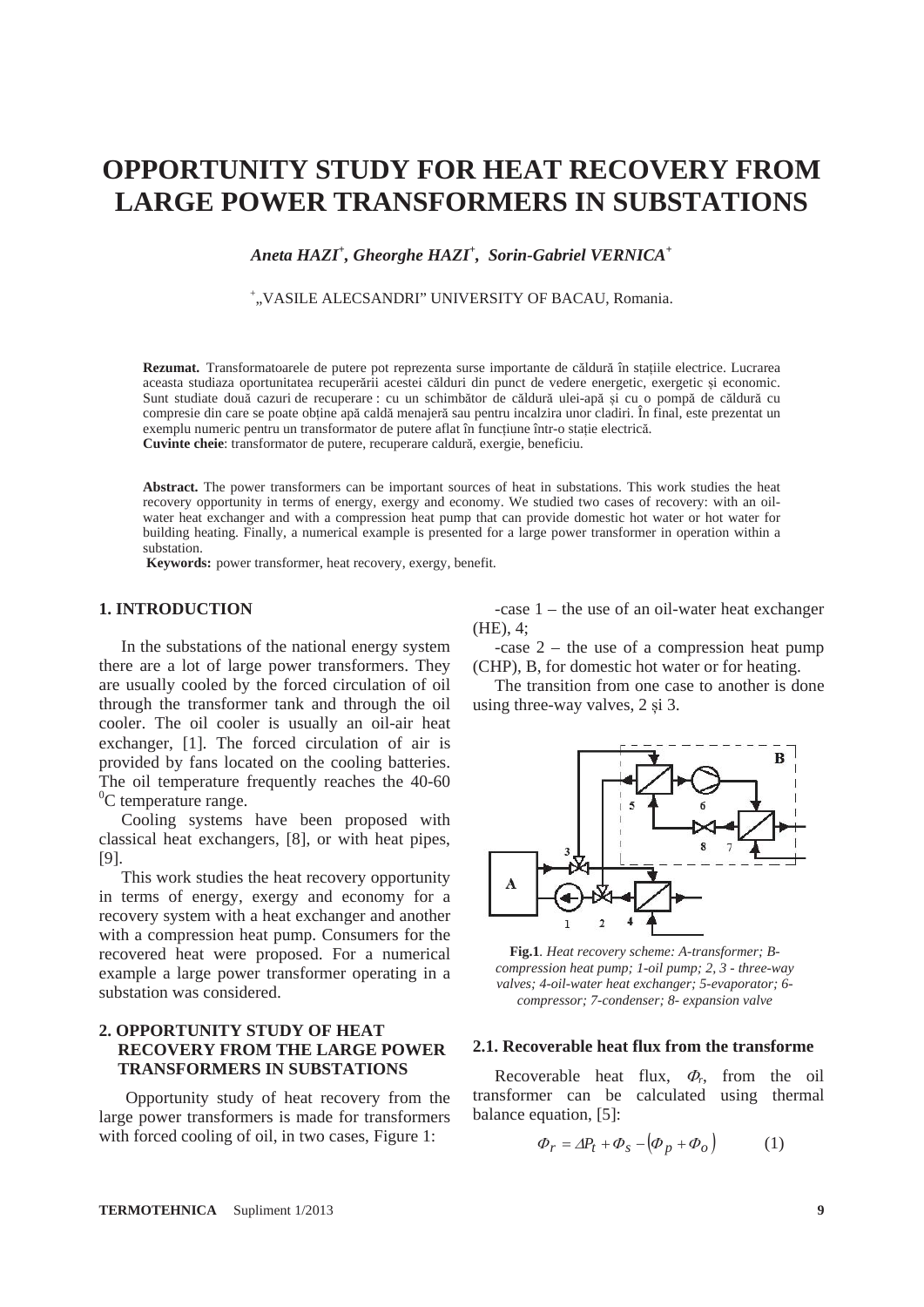where:  $\Delta P_t$  represents electrical losses in the transformer, in [W];  $\Phi_s$  – the heat received from the sun, in [W];  $\Phi_p$  – the heat lost through the walls of the tank to the environment, in [W];  $\Phi_{o}$  – heat flux received / given by the oil from the transformer tank, in [W]

Electrical losses in the transformer depend on the load of the transformer, [1], and heat flux received from the sun depends on the location of the transformer, [6], the season and time of day.

Heat losses in the environment depend, mainly, on the temperature of the oil from tank and the ambient temperature, [2].

Heat flux received / given by the oil from the transformer tank depends on the recovery system used, [7]. In case of maintaining a constant temperature of oil, this flux is zero.

Recoverable heat flux, as shown in the balance equation, depends on the load of the transformer, the transformer location, season, time of day, the recovery system used..

## **2.2. Energy recovery study**

Aim of the energy recovery study is to determine the useful heat flux, ie heat flux transferred to consumer and heat flux consumed by the recovery system.

These heat fluxes depend on the heat recovery system used. The useful heat flux is determined by the following equation:

- in case 1 of using oil-water heat exchanger:

$$
\varPhi_{u s} = \eta_s \cdot \varPhi_r \qquad \quad (2)
$$

where  $\eta_s$  is the efficiency of the heat exchanger. - in case 2 of using compression heat pump, [4] :

$$
\Phi_{up} = \eta_{cd} \cdot (\eta_v \cdot \Phi_r + \eta_c \cdot \eta_m \cdot P_c)
$$
 (3)

where  $\eta_v$ ,  $\eta_{cd}$  is the efficiency of the evaporator, respectively, of the condenser of the heat pump;  $\eta_c$  $\eta_m$  - the efficiency of the compressor, respectively, of its engine;  $P_c$  – electrical power consumed by the compressor engine, in [W].

 Heat flux consumed by the recovery system is: - in case 1:

$$
\Phi_{cs} = P_p \tag{4}
$$

where  $P_p$  electrical power consumed by the oil pump engine, in [W].

-in case 2:

$$
\Phi_{cp} = P_p + P_c \tag{5}
$$

## **2.2. Exergy recovery study**

To assess the quality of recovered heat is calculated exergy fluxes of useful heat. For the

recovery system with heat exchanger, it is determined by the relation, [3]:

$$
E_{us} = D_w \cdot [(i_{w,e} - i_{w,i}) - T_0 \cdot (s_{w,e} - s_{w,i})]
$$
 (6)

where :  $D_w$  is the water flow heated by the heat exchanger, in [kg/s];  $i_{w,e}$ ,  $i_{w,i}$  – output water enthalpy, respectively, input in the heat exchanger, in  $[J/kg]$ ;  $T_0$  – the reference temperature for the exergetic calculus, in  $\binom{0}{K}$ ;  $s_{w,e}$ ,  $s_{w,i}$  - output water entropy, respectively, input in the heat exchanger, in  $[\overline{J/(kg \, ^0K)}]$ .

With a relation of the form (6) is determined and useful exergy of water obtained from the condenser of heat pump.

Exergy consumed are considered equal to heat fluxes consumed, because that they are given by the electric power.

#### **2.3. Economic recovery study**

Economic evaluation of recovery system is done by determining the cost, revenue and the benefit obtained. Thus, for the recovery system with heat exchanger, they are:

$$
C_{s} = p_{e} \cdot \sum_{h=1}^{24} P_{p,h}
$$
  
\n
$$
R_{s} = c_{tr} \cdot p_{h} \cdot \sum_{h=1}^{24} Q_{us,h}
$$
 (7)  
\n
$$
B_{s} = S_{s} - C_{s}
$$

where:  $C_s$  is the cost of electricity consumed, in [lei/day];  $R_s$  – revenue, that is value of the recovered heat, in [lei/ day]]; *Bs* - benefit obtained, in [lei/day];  $p_e$  – electricity price, in [lei/Wh];  $p_t$  – heat price, in [lei/Gcal];  $c_{tr}$  – conversion factor of units of measurement, in [Gcal/Wh];,  $P_{p,h}$  – hourly average power consumed by the engine of oil pump, in [W]; Q*us,h* – hourly average useful heat flux, in [W]. This flux is determined by the relation (2).

With relations of the form (7) is made the economic evaluation of the use of heat pump.

#### **3. NUMERICAL RESULTS**

Opportunity study for heat recovery from large power transformers, according to the algorithm described above, is performed for a transformer of 250 MVA, 400/100 kV, that operating in a substation. Hourly measurements of electrical parameters related to transformer load - active and reactive power, and thermal parameters related to oil temperature and the tank wall and ambient air temperature were made in May 2013.

In case of using compression heat pump, with R21 agent, were considered two situations: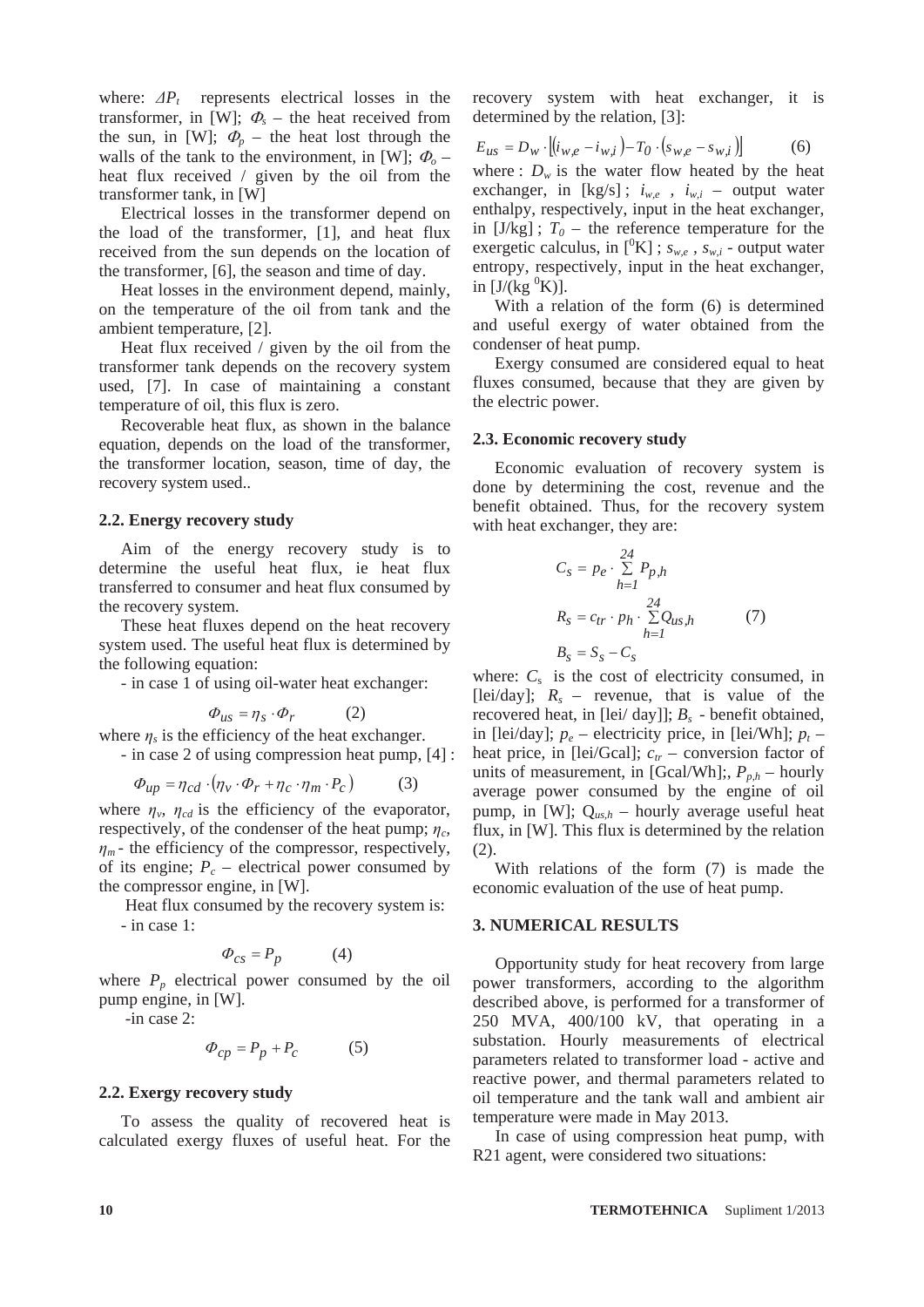- obtaining domestic hot water

- obtaining hot water for district heating.

To exergetic calculus, was considered reference temperature of 15 $\mathrm{^{0}C}$ .

Water parameters are shown in Table I, the results of energy and exergy study - in Table II and the economic study - in Table III.

In case of HE and CHP for domestic hot water, cold water is introduced into the system with the same temperetură of 15 $^{0}$ C. In case of CHP for district heating, water introduced into the system is the water from the return of heating system, with high temperature of  $70<sup>0</sup>C$ . At the output of recovery system, is obtained water with a variable temperature, in case of HE, Figure 2, and with constant temperature in case of CHP. The amount of water produced daily is highest in case of CHP for district heating.

From Table II it is noted that in case of CHP for district heating, there are obtained maximum values for exergy flux and heat flux but and for electricity consumed, for the same recoverable heat flux in the transformer.

From economic study, Table III, t is observed that the greatest benefit is obtained in case of HE, where the cost of electricity consumed is the lowest.

**Table I** 

|             |                | <b>Water parameters</b>       |           |             |  |
|-------------|----------------|-------------------------------|-----------|-------------|--|
| Parameter   | U.M.           | Value for:                    |           |             |  |
|             |                | Heat<br>Compression heat pump |           |             |  |
|             |                | exchanger                     | Domestic  | Hot water   |  |
|             |                |                               | hot water | for heating |  |
| Water       | $\mathrm{O}_C$ | 15                            | 15        | 70          |  |
| temperature |                |                               |           |             |  |
| input       |                |                               |           |             |  |
| Water       | $^{0}C$        | $35.8 -$                      | 45        | 90          |  |
| temperature |                | average                       |           |             |  |
| output      |                |                               |           |             |  |
| Amount of   | $m^3 / zi$     | 82.9                          | 59.3      | 112.6       |  |
| hot water   |                |                               |           |             |  |
| obtained    |                |                               |           |             |  |

**Table II Results of the study energetic and exergetic** 

| Parameter   | U.M.  | Value for: |                       |           |
|-------------|-------|------------|-----------------------|-----------|
|             |       | Heat       | Compression heat pump |           |
|             |       | exchanger  | Domestic              | Hot water |
|             |       |            | hot water             | for       |
|             |       |            |                       | heating   |
| Recoverable | kWh/  | 2027       | 2027                  | 2027      |
| heat        | day   |            |                       |           |
| Electricity | kWh/  | 23.7       | 137.2                 | 652       |
| consumed    | day   |            |                       |           |
| Heat        | kWh/d | 1987       | 2056                  | 2550      |
| obtained    | ay    |            |                       |           |
| Exergy of   | kWh/  | 68.8       | 102.8                 | 470.7     |
| heat        | day   |            |                       |           |
| obtained    |       |            |                       |           |

# **TERMOTEHNICA** Supliment 1/2013 **11**

**Table III Results of the economic study** 

| Parameter      | U.M.    | Value for: |                       |             |  |
|----------------|---------|------------|-----------------------|-------------|--|
|                |         | Heat       | Compression heat pump |             |  |
|                |         | exchanger  | Domestic              | Hot water   |  |
|                |         |            | hot water             | for heating |  |
| Electricity    | lei/day | 14.2       | 81.7                  | 388.6       |  |
| cost           |         |            |                       |             |  |
| Revenue        | lei/day | 444.2      | 459.7                 | 570.3       |  |
| from heat      |         |            |                       |             |  |
| obtained       |         |            |                       |             |  |
| <b>Benefit</b> | lei/day | 430.0      | 378.0                 | 181.7       |  |
| obtained       |         |            |                       |             |  |



**Fig.2**. *Variation of water temperature obtained from the heat exchanger* 



**Fig.3***. Variation of water flow obtained in: 1 - HE, 2 - CHP for domestic hot water, 3 - CHP for district* 

Figures 3, 4 and 5 show the variation of hot water flow, useful heat flux, exergy flux of useful heat, during the day, for the three cases studied.

It is observed variation about the same shape but different values.

The largest flow of hot water is obtained in case of CHP for district heating and the lowest - in case of CHP for domestic hot water.